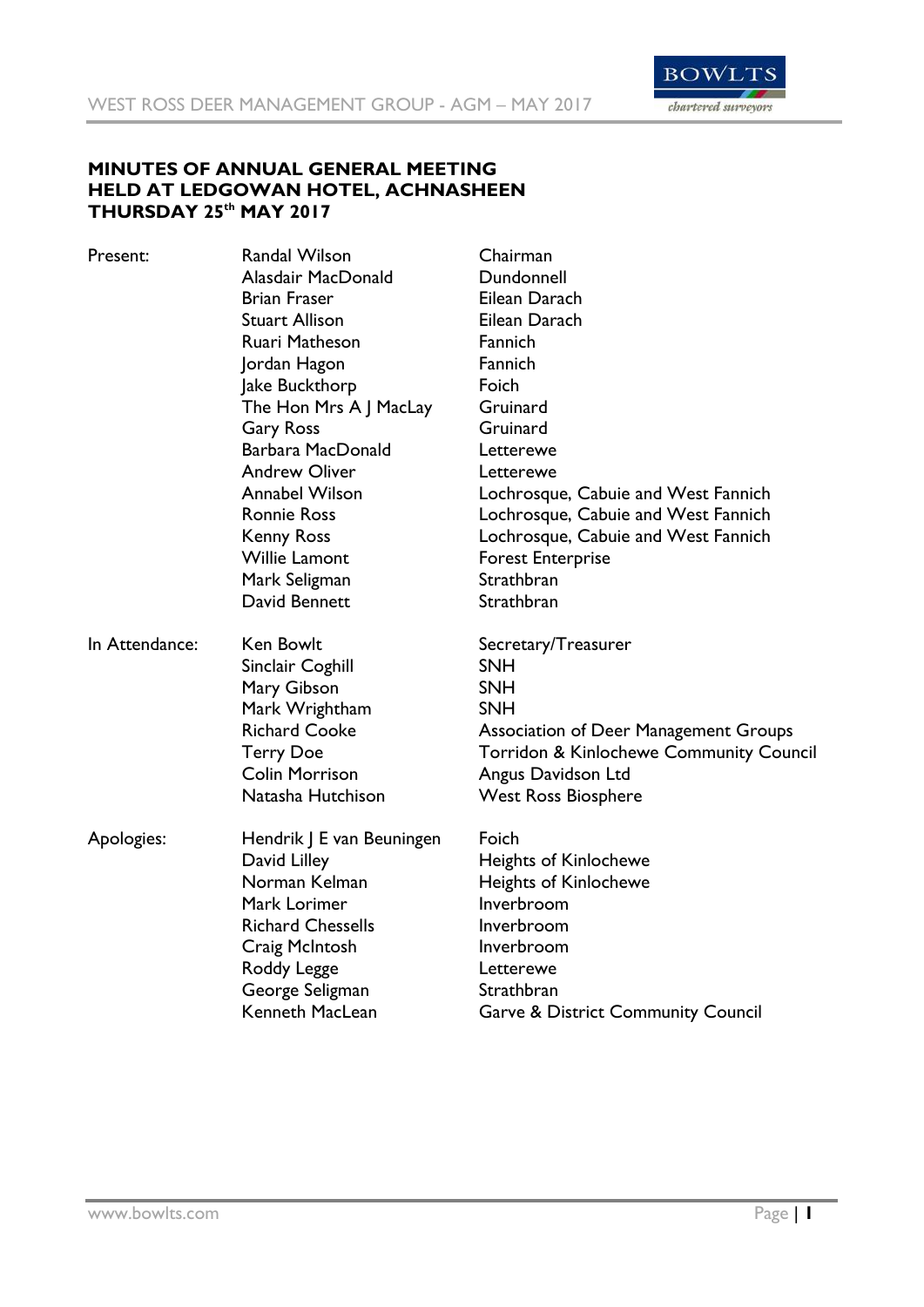

| Item | <b>Notes</b>                                                                                                                                                                                                                                                                                                                                                                                                                                                                                                                                                                                                                    | Action |
|------|---------------------------------------------------------------------------------------------------------------------------------------------------------------------------------------------------------------------------------------------------------------------------------------------------------------------------------------------------------------------------------------------------------------------------------------------------------------------------------------------------------------------------------------------------------------------------------------------------------------------------------|--------|
| 1.0  | <b>WELCOME AND INTRODUCTION FROM THE CHAIRMAN</b>                                                                                                                                                                                                                                                                                                                                                                                                                                                                                                                                                                               |        |
|      | In welcoming everyone to the meeting, the Chairman, Randal Wilson (RW),<br>invited everyone around the room to introduce themselves.                                                                                                                                                                                                                                                                                                                                                                                                                                                                                            |        |
|      | He confirmed that the Group had another busy year, with steady progress being<br>made in discussing the actions raised our Deer Management Plan (DMP) and<br>hopefully coming to some conclusions to be incorporated in our DMP next<br>year.                                                                                                                                                                                                                                                                                                                                                                                   |        |
|      | He praised the contributions from many members of the Group who have been<br>tasked with helping drive discussion on the actions, making the quarterly<br>meetings progressive, interesting and informative.                                                                                                                                                                                                                                                                                                                                                                                                                    |        |
|      | He confirmed that the Group had met three times since the AGM in May 2016<br>and these quarterly management meetings have made it possible to discuss and<br>move the business of the Group forward much more efficiently.                                                                                                                                                                                                                                                                                                                                                                                                      |        |
|      | RW outlined that the plan for today's meeting was to run through each of the<br>action quickly, with a view to agreeing revisions to the DMP at subsequent<br>Management Meetings, which revisions would then be incorporated into the<br>DMP, subject to AGM approval, in 2018.                                                                                                                                                                                                                                                                                                                                                |        |
|      | He highlighted that the focus of the AGM would be on item 6.2 of the Agenda<br>which is agreeing the action priorities for the forthcoming year with the<br>proposal being that Carbon Sensitive Habitats, Habitat Monitoring and Deer<br>Population and Population Model would be the Group's priorities. RW<br>confirmed that since the last AGM, a questionnaire has been sent round<br>members, gathering more information on individual estates and holdings,<br>allowing a more accurate picture to be fed into our Deer Population Model and<br>the other actions being undertaken.                                      |        |
|      | He also congratulated all those involved in the foot count which had been<br>undertaken in the spring. Almost all of the Group area had been involved and<br>RW thanked all who had helped out, not only on their own properties, but who<br>also went onto neighbouring ground to assist. He confirmed that the data would<br>allow us to get a nearly full picture and a starting point for the population model<br>work being undertaken by Barbara McDonald (BM).                                                                                                                                                           |        |
|      | He mentioned briefly the Fannich Hills Section 7 Agreement which is at its mid-<br>term review stage and confirmed that although those involved in the Section 7<br>Agreement have reached their agreed target density within the five years, the<br>recent Site Condition Monitoring Report was not as favourable as was hoped,<br>but it was recognised that some management tweaks in terms of increasing culls<br>in certain areas and changing deer feeding practices should help going forward.<br>He confirmed that a meeting with Graham Taylor of SNH was being arranged<br>for next month to discuss matters further. |        |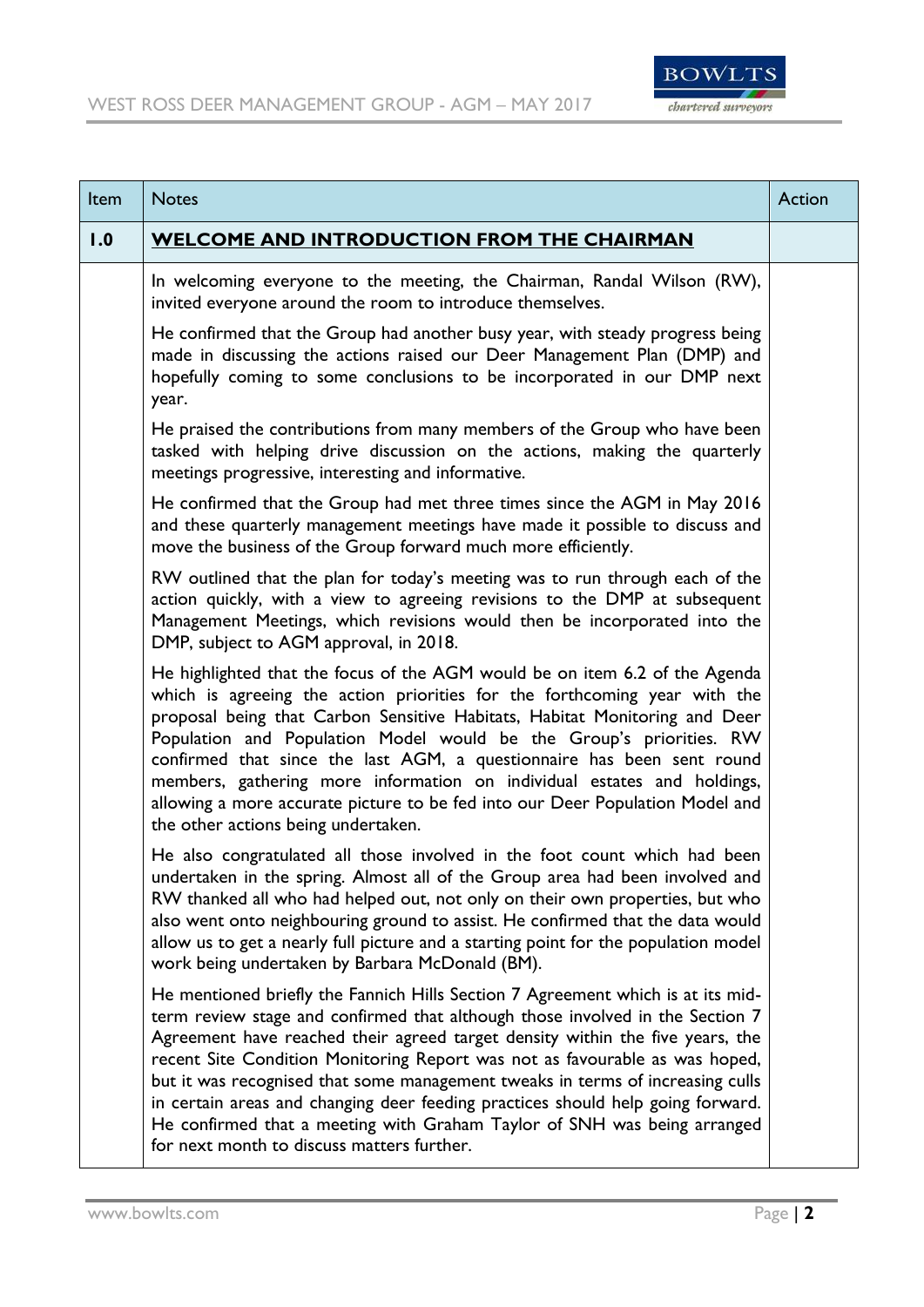

| Item | <b>Notes</b>                                                                                                                                                                                                                                                                                                                                                                                                                                                        | Action |
|------|---------------------------------------------------------------------------------------------------------------------------------------------------------------------------------------------------------------------------------------------------------------------------------------------------------------------------------------------------------------------------------------------------------------------------------------------------------------------|--------|
|      | In welcoming Richard Cooke (RC) of the Association of Deer Management<br>Groups (ADMG) to the meeting, he reminded the Group how lucky we were to<br>have RC with us, thanked him for his attendance and agreed that he would leave<br>RC to update the Group on progress with the ADMG later in the meeting.                                                                                                                                                       |        |
|      | RW also advised the meeting that Colin Morrison (CM) of Angus Davidson Ltd<br>would give a talk on habitat monitoring and how he could help gather<br>information and set up plots on any member's land. He would also explain how<br>the Agriculture Environment and Climate Scheme (AECS) can dovetail together<br>with work being undertaken.                                                                                                                    |        |
|      | RW also welcomed Mark Wrightham (MW), the SNH Recreation and Tourism<br>Manager, who would give a talk on the "Heading for the Scottish Hills" website.<br>He advised that hillwalkers were gaining in number and this is something we all<br>had to recognise as irreversible and what is needed is to consider how best to<br>manage the impact on deer movement and this was a subject which had to be<br>discussed openly in order that progress could be made. |        |
| 2.0  | MINUTES OF MEETING HELD ON 19TH MAY 2016                                                                                                                                                                                                                                                                                                                                                                                                                            |        |
| 2.1  | <b>Adoption</b>                                                                                                                                                                                                                                                                                                                                                                                                                                                     |        |
|      | The meeting adopted the Minutes as an accurate record of the previous<br>meeting, this being proposed by Barbara McDonald (BM) of Letterewe and<br>seconded by Brian Fraser (BF) of Eilean Darach.                                                                                                                                                                                                                                                                  |        |
| 2.2  | <b>Matters Arising</b>                                                                                                                                                                                                                                                                                                                                                                                                                                              |        |
|      | There were no matters arising, it being agreed that all of the issues noted as<br>being actionable in the previous Minutes would be dealt with through items on<br>the Agenda.                                                                                                                                                                                                                                                                                      |        |
| 3.0  | <u>DRAFT FINANCIAL POSITION AS AT 30TH SEPTEMBER 2016</u>                                                                                                                                                                                                                                                                                                                                                                                                           |        |
|      | Ken Bowlt (KSB) ran through the figures previously distributed for the period to<br>$30th$ September 2016, which were highlighted in yellow in the income and<br>expenditure accounts. The figures showed subscriptions totalling $£7,107$ and<br>contribution to DMP costs of $£1,208$ , giving a total income of $£8,315$ .                                                                                                                                       |        |
|      | With Group expenditure in the year to 30 <sup>th</sup> September 2016 amounting to<br>£8,101.65, there was a net income of $£213$ .                                                                                                                                                                                                                                                                                                                                 |        |
|      | KSB confirmed that there was a previous year's debtor of $£1,206$ paid in and<br>savings in Group expenses and the net result was that as at $30th$ September<br>2016, the bank balance amounted to £5,022.73.                                                                                                                                                                                                                                                      |        |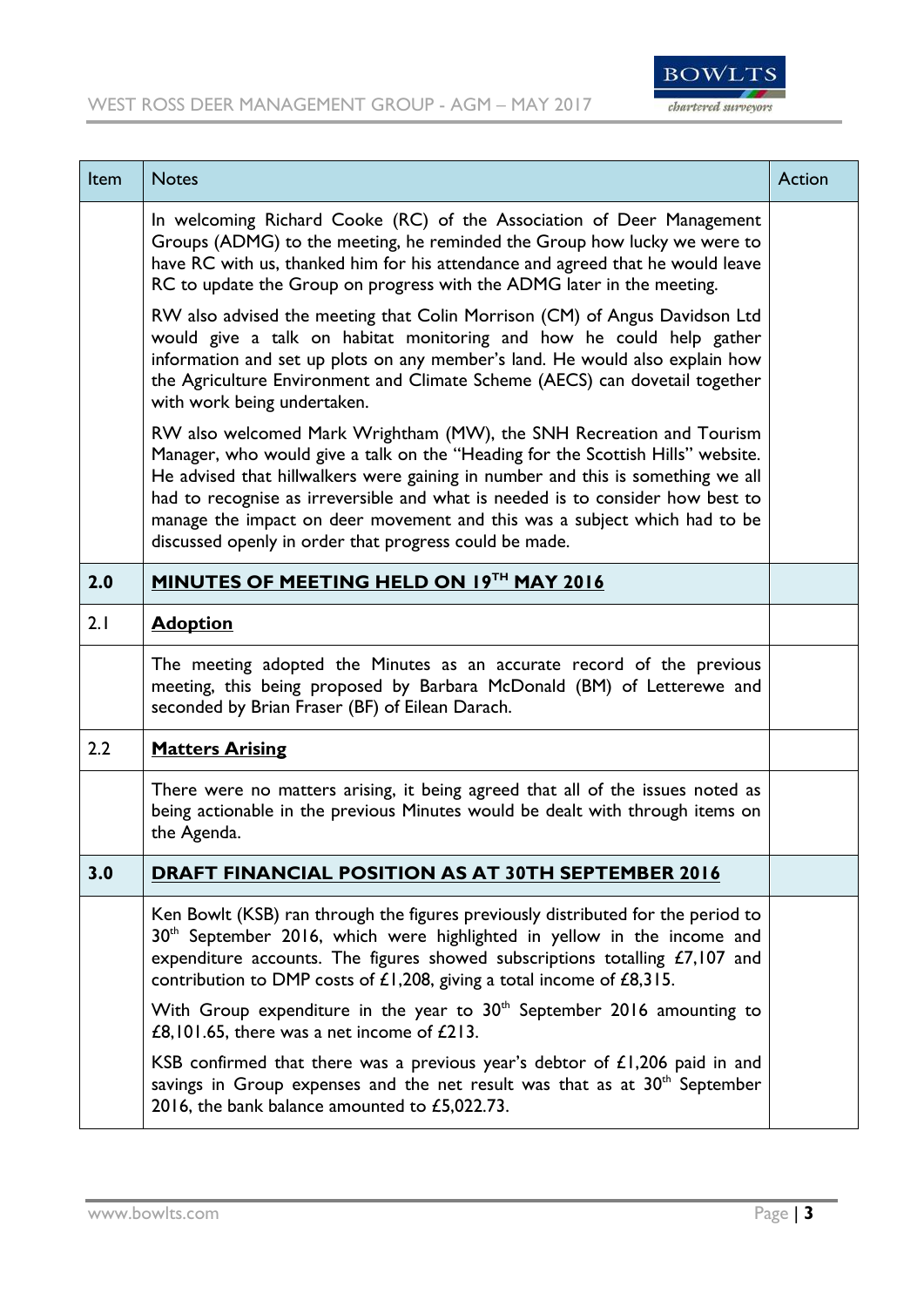

| Item | <b>Notes</b>                                                                                                                                                                                                                                                                                                                                                                                                                                                                                                                                    | Action     |
|------|-------------------------------------------------------------------------------------------------------------------------------------------------------------------------------------------------------------------------------------------------------------------------------------------------------------------------------------------------------------------------------------------------------------------------------------------------------------------------------------------------------------------------------------------------|------------|
|      | KSB highlighted that when the actual figures were looked at for the year to $30th$<br>September 2016 and these were compared to the budget for the same period,<br>savings had been made principally in management fees and outlays and this was<br>the reason why there was a higher bank balance at the end of the year.                                                                                                                                                                                                                      |            |
|      | There being no questions from the floor, the figures were adopted by the<br>meeting, proposed by Ruari Matheson (RM) of Fannich and seconded by Mark<br>Seligman (MS) of Strathbran.                                                                                                                                                                                                                                                                                                                                                            |            |
| 4.0  | <b>BUDGET FOR YEAR TO 30TH SEPTEMBER 2017</b>                                                                                                                                                                                                                                                                                                                                                                                                                                                                                                   |            |
| 4.1  | <b>Budget</b>                                                                                                                                                                                                                                                                                                                                                                                                                                                                                                                                   |            |
|      | KSB ran through the figures for the remainder of the year to $30th$ September<br>2017 and explained that the budgets were very much in line with previous year's<br>figures. However, he highlighted that given the higher than anticipated bank<br>balance at the end of the previous year, it had not been necessary to raise as<br>much in subscriptions as in previous years and that therefore subscriptions were<br>going to be lower in the coming year.<br>There being no questions from the floor, the budget was proposed as approved |            |
|      | by RM and seconded by MS.                                                                                                                                                                                                                                                                                                                                                                                                                                                                                                                       |            |
| 4.2  | <b>Members Subscription</b>                                                                                                                                                                                                                                                                                                                                                                                                                                                                                                                     |            |
|      | The meeting reviewed the proposed subscriptions previously circulated to the<br>Group.                                                                                                                                                                                                                                                                                                                                                                                                                                                          |            |
|      | The meeting agreed to the subscriptions, this being proposed by RM and<br>seconded by MS, and KSB undertook to raise the subscription notices<br>accordingly.                                                                                                                                                                                                                                                                                                                                                                                   | <b>KSB</b> |
| 5.0  | DEER MANAGEMENT PLAN                                                                                                                                                                                                                                                                                                                                                                                                                                                                                                                            |            |
|      | There was discussion on SNH's report to Government which to date was<br>largely based on the quality of the Plan. The next time the assessments will be<br>based largely on the progress that Groups had made in terms of their Action<br>Plans and therefore RC was greatly encouraged to see that the Group was<br>focussing on this.                                                                                                                                                                                                         |            |
| 5.1  | <b>Review of Actions Arising from Deer Management Plan</b>                                                                                                                                                                                                                                                                                                                                                                                                                                                                                      |            |
|      | RW confirmed that the main thrust of the Group's activity over the last year<br>had been to consider how to progress the Action Plan incorporated within the<br>Group's DMP. He reported as follows:-                                                                                                                                                                                                                                                                                                                                           |            |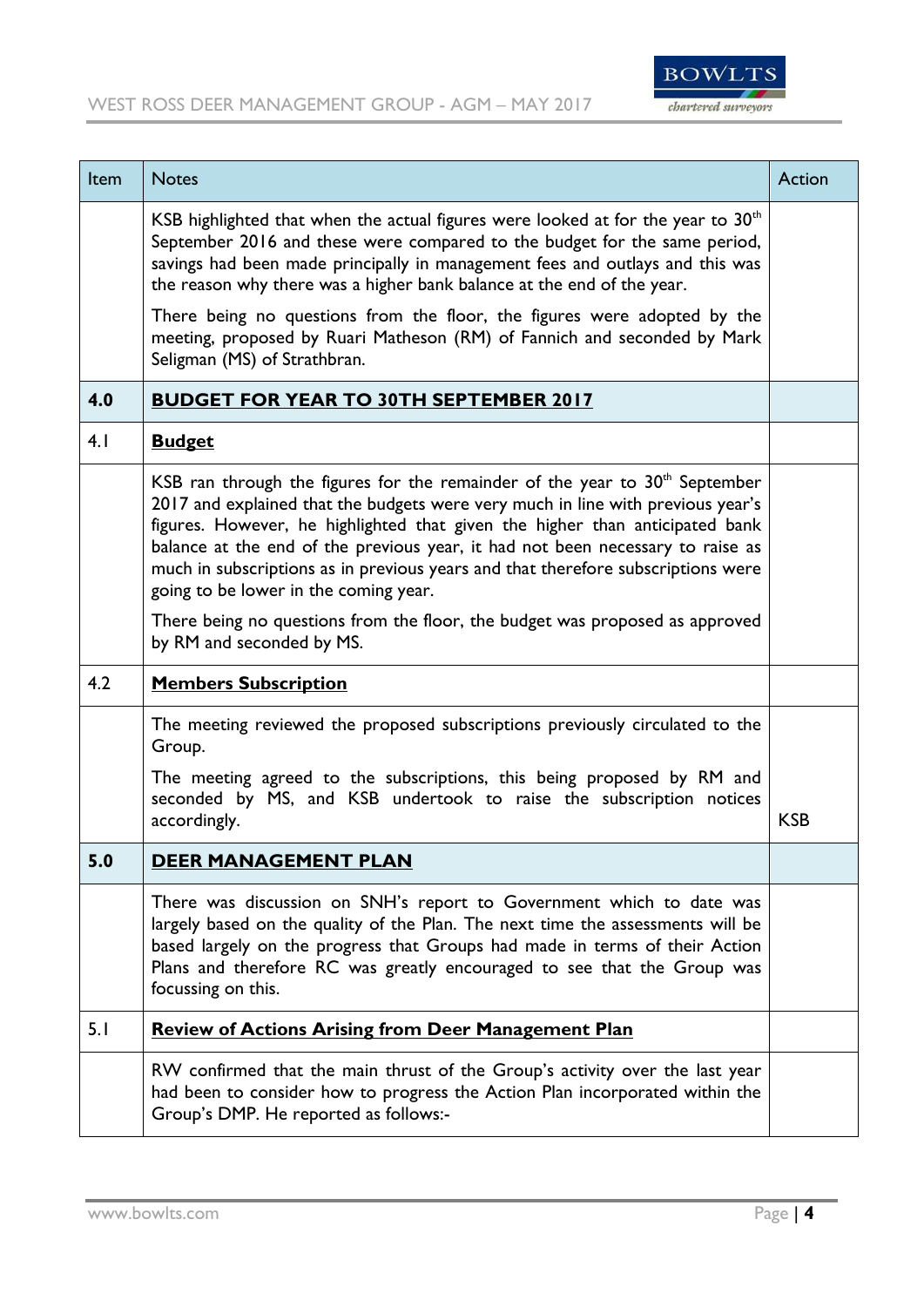

| Item  | <b>Notes</b>                                                                                                                                                                                                                                                                                                                                                                                                                                                                                                                                                                                                                                                                                                                                                                                                                          | Action |
|-------|---------------------------------------------------------------------------------------------------------------------------------------------------------------------------------------------------------------------------------------------------------------------------------------------------------------------------------------------------------------------------------------------------------------------------------------------------------------------------------------------------------------------------------------------------------------------------------------------------------------------------------------------------------------------------------------------------------------------------------------------------------------------------------------------------------------------------------------|--------|
| 5.1.1 | Questionnaire Summary                                                                                                                                                                                                                                                                                                                                                                                                                                                                                                                                                                                                                                                                                                                                                                                                                 |        |
|       | RW explained that the first quarterly meeting had spent some time considering<br>how to gather information which could be used to progress the actions set out<br>in the DMP. Subsequently a questionnaire was put together, covering each of<br>the areas of the Action Plan, and was circulated to the Group and by and large,<br>everyone responded. RW thanked everyone for the efforts made in replying.<br>The responses from the Group were analysed by Caroline Cook (CC) of KSB's<br>office and these were circulated to everyone. RW considered this a very<br>successful operation, which allowed the second quarterly management meeting<br>to consider how the Group should move forward in each of the action areas.                                                                                                    |        |
| 5.1.2 | <b>Designated Sites</b>                                                                                                                                                                                                                                                                                                                                                                                                                                                                                                                                                                                                                                                                                                                                                                                                               |        |
|       | The responses from members showed that where members were aware of any<br>designated sites affecting their properties which were currently described as<br>unfavourable as a consequence of herbivore impact, steps were being taken in<br>each and every case. As an example, he mentioned the An Teallach SSSI where<br>goat culling and fencing to protect sensitive areas had been undertaken and BF<br>confirmed that sheep numbers had also been reduced significantly. BM<br>confirmed that a meeting had recently taken place in connection with the<br>Letterewe Woodlands with Sinclair Coghill (SC) of SNH and she had described<br>the meeting as being very useful. There was also mention of Fannich undertaking<br>the habitat monitoring work with a Moorland Management Plan in place, in<br>addition to the DMP.    |        |
| 5.1.3 | Woodlands                                                                                                                                                                                                                                                                                                                                                                                                                                                                                                                                                                                                                                                                                                                                                                                                                             |        |
|       | This was an action area that Willie Lamont (WL) had agreed to take on, dealing<br>with existing woodlands. However, WL explained that the Forestry<br>Commission's position in the Group was now up for review and he confirmed<br>the difficulty in keeping up the input into the Group. He indicated that his<br>assistant, Derick Macaskill, had to be taken out of the equation, as he might no<br>longer be available, and that generally the current review ongoing within the<br>Forestry Commission was likely to end up with less rather than more in terms<br>of input to the Group.<br>RW thanked WL for the update and expressed gratitude for the FC's input to<br>date and was grateful for WL's commitment to do what they could to stay<br>involved. WL also made mention of some woodlands within the area which the |        |
|       | FC proposed to dispose of and he was queried about the likely ownership of<br>some of these woods, but clearly was unable to say much.                                                                                                                                                                                                                                                                                                                                                                                                                                                                                                                                                                                                                                                                                                |        |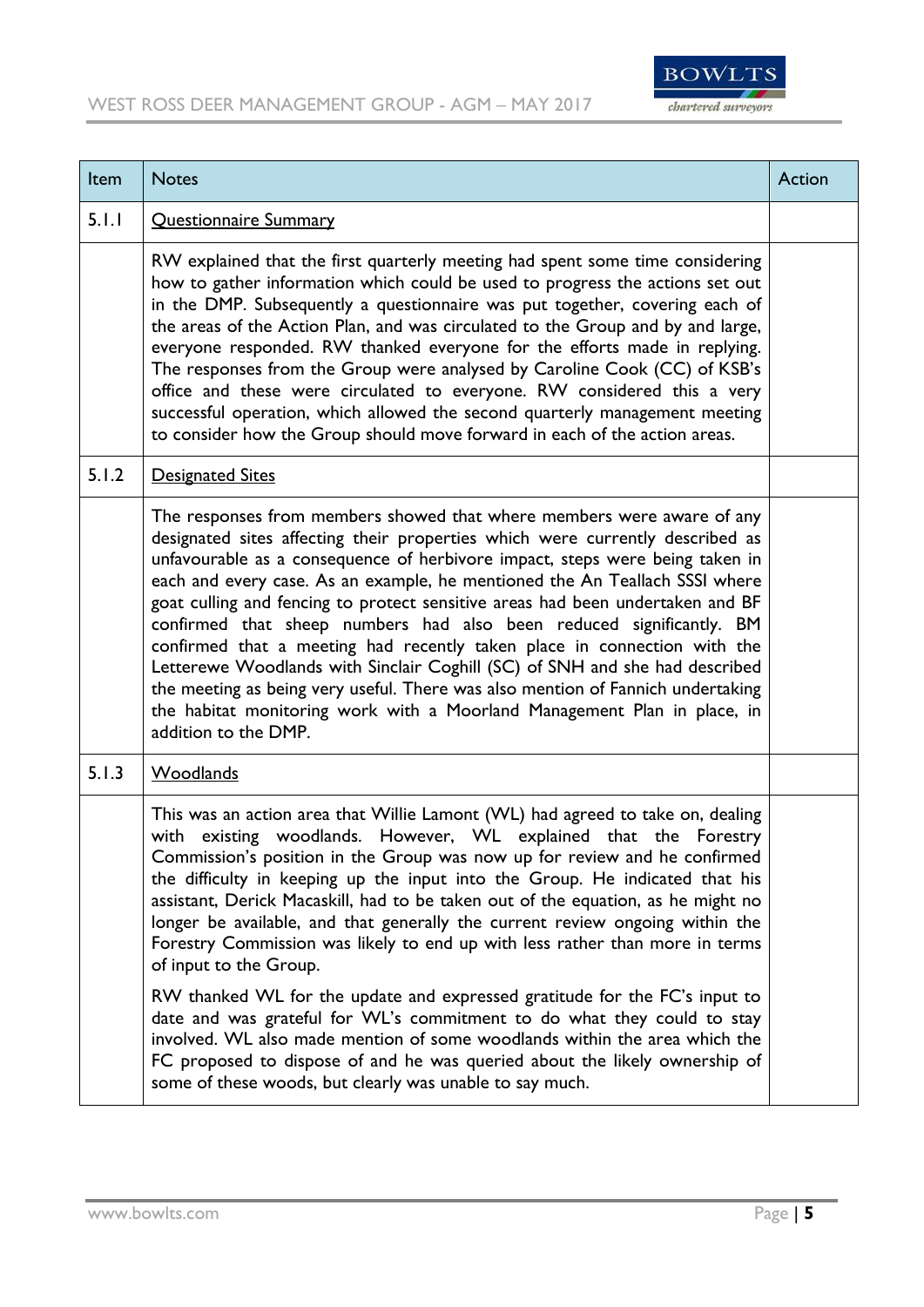

| Item  | <b>Notes</b>                                                                                                                                                                                                                                                                                                                                                                                                                                                                                                                                                          | Action |
|-------|-----------------------------------------------------------------------------------------------------------------------------------------------------------------------------------------------------------------------------------------------------------------------------------------------------------------------------------------------------------------------------------------------------------------------------------------------------------------------------------------------------------------------------------------------------------------------|--------|
| 5.1.4 | <b>Woodland Expansion</b>                                                                                                                                                                                                                                                                                                                                                                                                                                                                                                                                             |        |
|       | In George Seligman's (GS) absence, RW confirmed that the questionnaire<br>indicated that some members of the Group may be considering new woodlands<br>and it was suggested that the Forestry Authority, who administered the grant<br>funding for woodland expansion, would be happy to speak to people who were<br>interested in establishing new woodlands.                                                                                                                                                                                                        |        |
|       | RC said that it was important to show that new woodlands are being<br>considered collaboratively by the Group and built into the DMP and this is<br>exactly what the Group is doing.                                                                                                                                                                                                                                                                                                                                                                                  |        |
| 5.1.5 | <b>Carbon Sensitive Habitats</b>                                                                                                                                                                                                                                                                                                                                                                                                                                                                                                                                      |        |
|       | Mary Gibson (MG) of SNH confirmed that the SNH website contained all the<br>necessary info that one might need on the Peatland Action Project which had an<br>£8 million budget for the current year. Further, she explained that there was a<br>Project Officer based in SNH's Kinlochewe Office should anyone want to<br>discuss peatland action proposals.                                                                                                                                                                                                         |        |
|       | RW queried whether there might be difficulty in SEPA granting permission for<br>proposals within a reasonable timeframe, but Colin Morrison (CM) of Angus<br>Davidson Ltd confirmed that his view was that SEPA were now getting on board<br>with the initiative and that Scottish Water were now the issue.                                                                                                                                                                                                                                                          |        |
|       | RC echoed the sentiment that time was of the essence. It was a great<br>opportunity for members to undertake environmental improvement and that<br>carbon trading was worth looking at to help bridge any cost deficit.                                                                                                                                                                                                                                                                                                                                               |        |
|       | When queried on scale, SC said anything from 2 ha upwards was possible and<br>that project funding was available Scotland-wide.                                                                                                                                                                                                                                                                                                                                                                                                                                       |        |
| 5.1.6 | <b>Habitat Monitoring</b>                                                                                                                                                                                                                                                                                                                                                                                                                                                                                                                                             |        |
|       | RW indicated that the questionnaire responses confirmed that every member of<br>the Group has started their habitat monitoring work. It was acknowledged that<br>collating the data and working on it was being stalled by the delays in SWARD.<br>RC indicated that SWARD could be a couple of years in the making yet but he<br>did suggest that the Group may wish to consider going forward on a pilot basis<br>once this was available. RW highlighted the AECS funding for habitat funding and<br>that CM was at the meeting to tell us a little more about it. |        |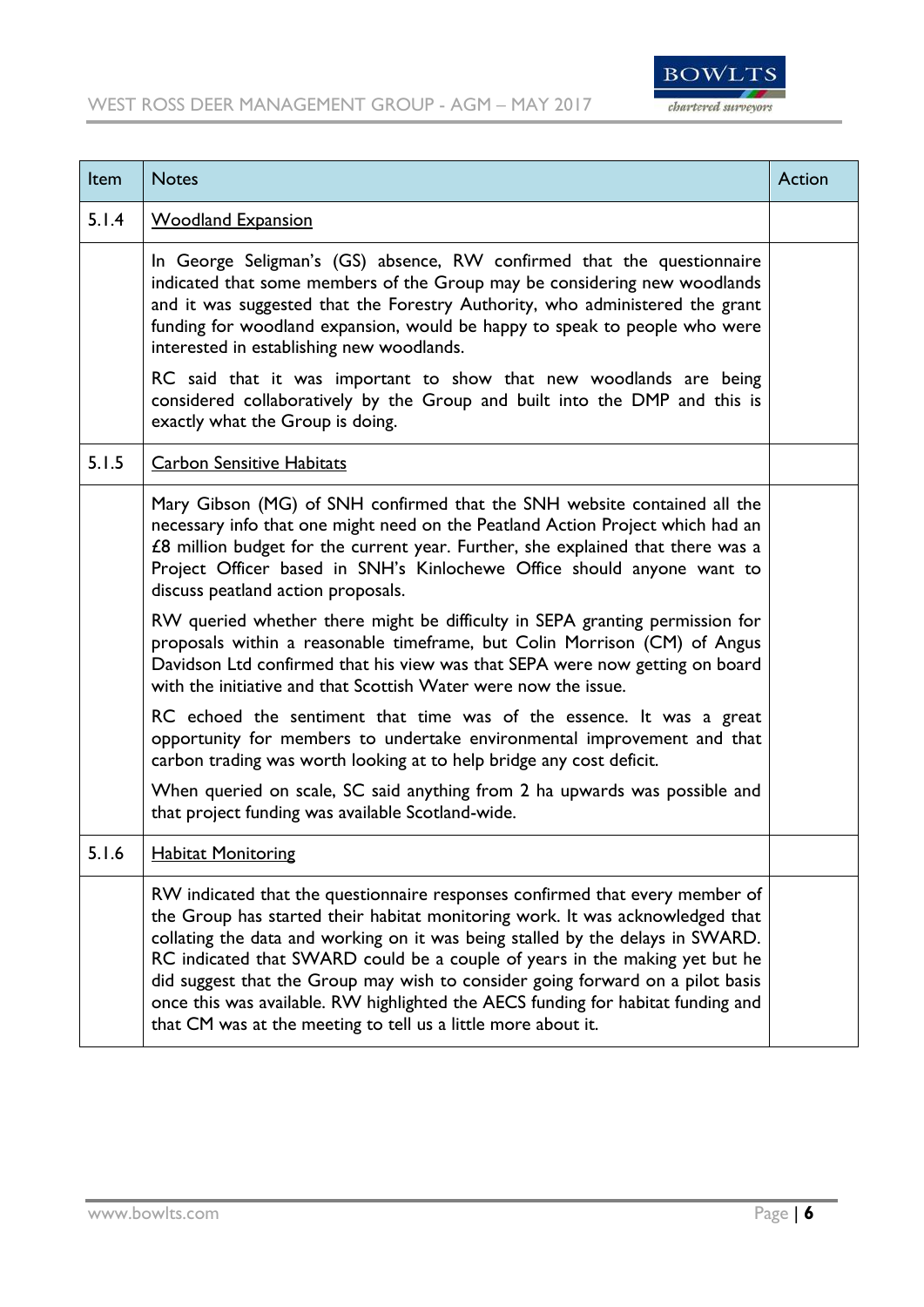

| Item  | <b>Notes</b>                                                                                                                                                                                                                                                                                                                                                                                                                                                                                                                                                                         | Action |
|-------|--------------------------------------------------------------------------------------------------------------------------------------------------------------------------------------------------------------------------------------------------------------------------------------------------------------------------------------------------------------------------------------------------------------------------------------------------------------------------------------------------------------------------------------------------------------------------------------|--------|
| 5.1.7 | <b>Public Access</b>                                                                                                                                                                                                                                                                                                                                                                                                                                                                                                                                                                 |        |
|       | RW thanked Ruari Matheson for all his work on this as he had been a major<br>contributor to the preparation of the questionnaire. RW reminded the meeting<br>that Mark Wrightham (MW) was here to talk to us about "Heading for the<br>Scottish Hills" and that was something he was looking forward to. He also<br>mentioned that paths and signs formed an important part of the Group's<br>questionnaire responses and given the depth of responses, he had been minded<br>to consider access as a priority area for the Group for the next year as there<br>was much to be done. |        |
| 5.1.8 | Deer Population and Population Model                                                                                                                                                                                                                                                                                                                                                                                                                                                                                                                                                 |        |
|       | RW thanked BM for agreeing to take the lead on this important part of the<br>DMP. BM confirmed that the questionnaire responses had provided much useful<br>information and as time passed, more and more information was being gathered.<br>It was agreed that this area of work should be a priority for the coming year,<br>with consideration given to recruitment counts.                                                                                                                                                                                                       |        |
|       | BM suggested that taking a long term view, we may need to consider a double<br>count, namely a spring and a winter count, to get a better idea of deer<br>movement during the year.                                                                                                                                                                                                                                                                                                                                                                                                  |        |
|       | MS queried what the optimum deer density was. The general consensus was<br>that there was no optimum deer density and it was really a matter of deer<br>impact.                                                                                                                                                                                                                                                                                                                                                                                                                      |        |
|       | RC confirmed that the Habitat Impact Assessment is the critical thing, rather<br>than deer number/density per se.                                                                                                                                                                                                                                                                                                                                                                                                                                                                    |        |
|       | When queried, SC suggested that the habitat monitoring plots should perhaps<br>be revisited perhaps every three to five years and in extending the discussion<br>into habitat monitoring, RC confirmed that the methodology for the monitoring<br>was being considered by the ADMG and that best practice would be issued<br>before long.                                                                                                                                                                                                                                            |        |
| 5.1.9 | Deer Welfare                                                                                                                                                                                                                                                                                                                                                                                                                                                                                                                                                                         |        |
|       | RW thanked Kenny Ross (KR) for helping with this action area and confirmed<br>that we now have a standard style of return sheet which he hoped everyone<br>would complete diligently and return to KSB in due course.<br>He confirmed that deer vehicle collisions (DVC) should be reported to the<br>website detailed in our DMP and encouraged all members to do this.                                                                                                                                                                                                             |        |
|       |                                                                                                                                                                                                                                                                                                                                                                                                                                                                                                                                                                                      |        |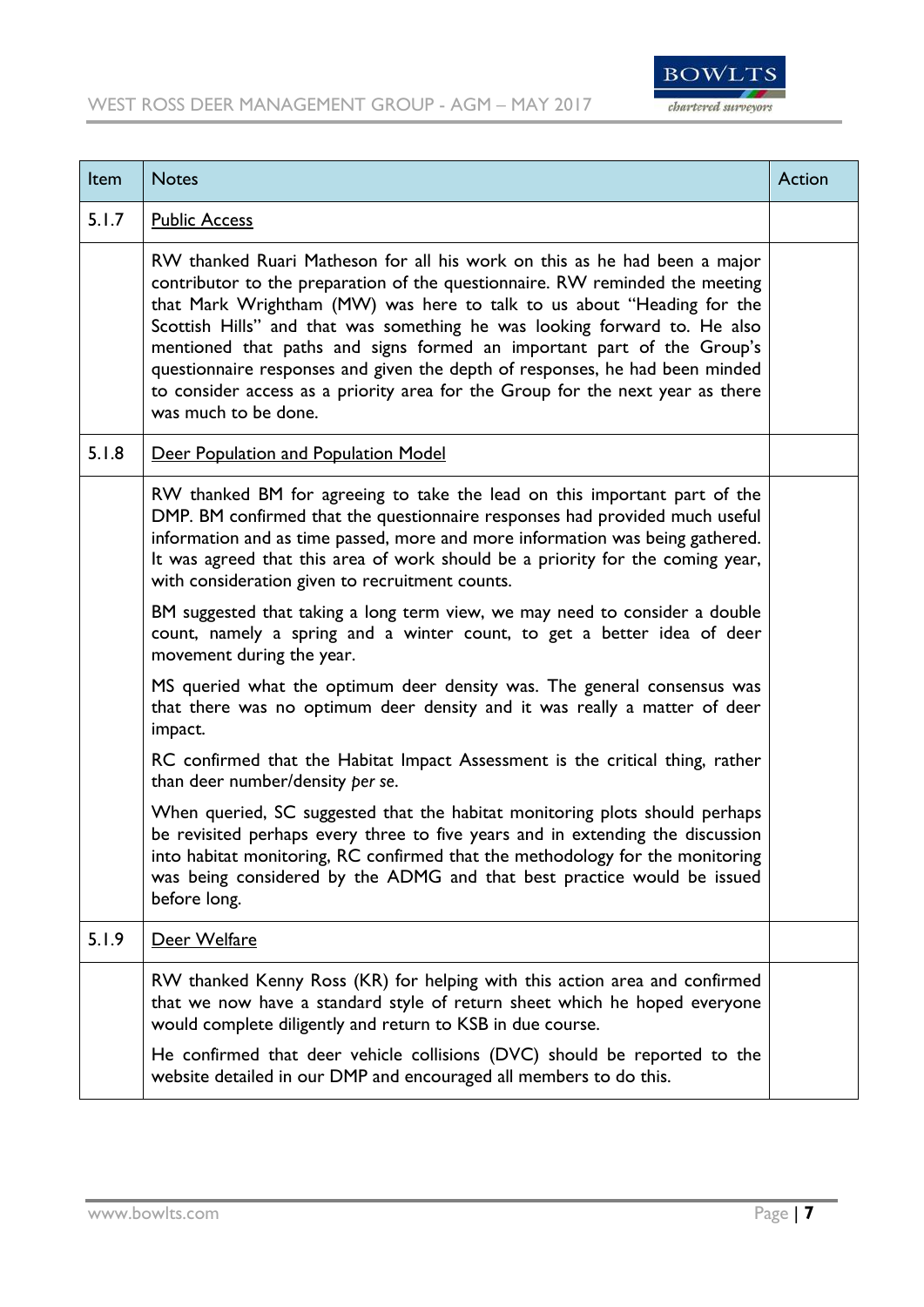

| Item   | <b>Notes</b>                                                                                                                                                                                                                                                                                                                                                                                                                                                                                                   | Action |
|--------|----------------------------------------------------------------------------------------------------------------------------------------------------------------------------------------------------------------------------------------------------------------------------------------------------------------------------------------------------------------------------------------------------------------------------------------------------------------------------------------------------------------|--------|
|        | In discussing welfare, RC suggested that a recruitment count was more usually<br>done in the spring. There may be no harm in doing such a count twice a year,<br>but if only doing one, then best to do in May after the spring count. He<br>suggested that a lot of mortality happened in the last month of winter before<br>the grass comes and therefore it was best to count in that time for recruitment<br>purposes.                                                                                     |        |
| 5.1.10 | <b>Non-Native Species</b>                                                                                                                                                                                                                                                                                                                                                                                                                                                                                      |        |
|        | RW acknowledged David Bennett's (DB) input on this, again confirming that the<br>questionnaire responses provided much useful information. RW confirmed that<br>this area of the Action Plan was largely completed and all that was needed was<br>some considered wording to be prepared over the coming year and to be<br>incorporated into the DMP at the next AGM.                                                                                                                                          |        |
|        | There followed a discussion on SNH's report to Government which to date was<br>largely based on the quality of the Plan. The next time the assessments will be<br>based largely on the progress that Group's had made in terms of their Action<br>Plans and therefore RC was greatly encouraged to see that the Group was<br>focussing on this.                                                                                                                                                                |        |
| 5.2    | <b>Proposed Priorities for the Coming Year</b>                                                                                                                                                                                                                                                                                                                                                                                                                                                                 |        |
|        | The priorities for the following year were agreed as:-<br><b>Habitat Monitoring;</b><br>Deer Population and Population Model;<br>$\bullet$<br>Carbon Sensitive Habitats.                                                                                                                                                                                                                                                                                                                                       |        |
| 5.3    | <b>Budgetary Implications</b>                                                                                                                                                                                                                                                                                                                                                                                                                                                                                  |        |
|        | RW suggested that there will be no huge costs in the current budget year<br>envisaged in moving forward with these three priorities and that the Group<br>would continue with the quarterly meetings to move things on.                                                                                                                                                                                                                                                                                        |        |
| 5.4    | <b>Funding</b>                                                                                                                                                                                                                                                                                                                                                                                                                                                                                                 |        |
|        | RW highlighted that funding was available for the following:-                                                                                                                                                                                                                                                                                                                                                                                                                                                  |        |
|        | Woodland expansion – through the Forest Authority;<br>$\bullet$<br>Peatland Action Project - SNH;<br>Moorland management, etc - SRDP (although with tight timelines);<br>$\bullet$<br>Collaborative Funding - ECAF (the initial scheme had been withdrawn and it<br>$\bullet$<br>was understood that the Government were now re-inventing this and that it<br>may open later in the year). Agreed that it could help with collaborative<br>efforts within the Group, e.g. deer count, habitat monitoring, etc. |        |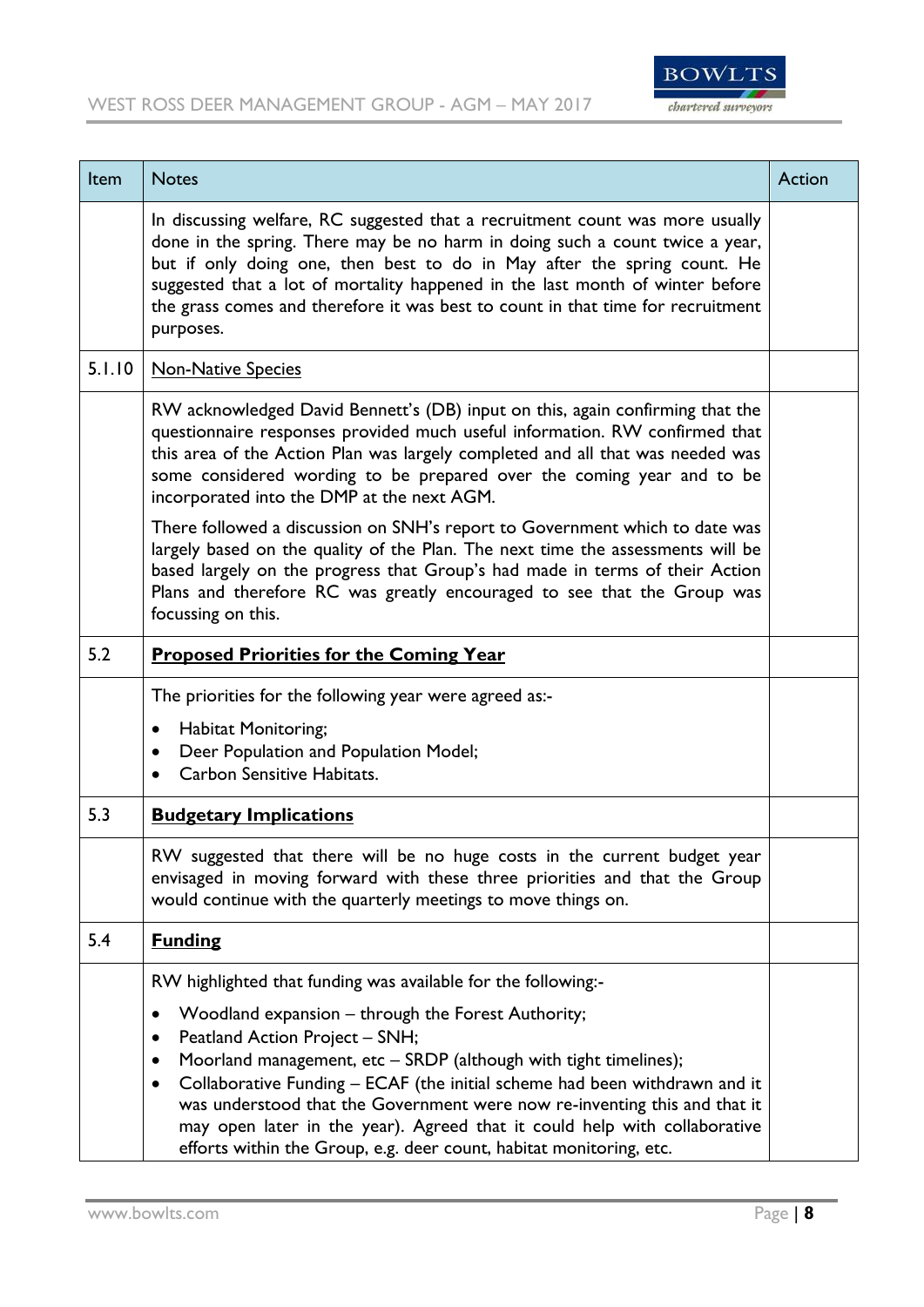

| Item | <b>Notes</b>                                                                                                                                                                                                                                                                                                                                                                                                                                                                                                                                                                                                                              | Action |
|------|-------------------------------------------------------------------------------------------------------------------------------------------------------------------------------------------------------------------------------------------------------------------------------------------------------------------------------------------------------------------------------------------------------------------------------------------------------------------------------------------------------------------------------------------------------------------------------------------------------------------------------------------|--------|
|      | Collaborative Deer Management - acknowledged that SNH has some short<br>$\bullet$<br>term funding (£175,000) because of the ECAF collapse. However, no funding<br>application process is in place but the suggestion was that if the Group had<br>anything that it planned to do, the best thing was simply to get an application<br>in to SC.                                                                                                                                                                                                                                                                                            |        |
| 5.5  | <b>Talk on Habitat Monitoring</b>                                                                                                                                                                                                                                                                                                                                                                                                                                                                                                                                                                                                         |        |
|      | RW introduced CM of Angus Davidson Ltd, who gave a talk on habitat surveys.<br>CM explained that most habitat surveys are undertaken for one of three<br>purposes:-                                                                                                                                                                                                                                                                                                                                                                                                                                                                       |        |
|      | to find out what is there;<br>$\bullet$<br>to record change over a period of time;<br>$\bullet$<br>to monitor population density (i.e. heaths/mosses).<br>$\bullet$                                                                                                                                                                                                                                                                                                                                                                                                                                                                       |        |
|      | He stressed that surveys provide a snapshot of what is happening in a site or in<br>an area at one point in time. They may follow standard methodologies (which<br>must be repeatable) or be tailored to suit a particular site or management need.                                                                                                                                                                                                                                                                                                                                                                                       |        |
|      | CM advised that monitoring is about detecting change and to be effective,<br>surveys must be carried out over time at the same time every year. They also<br>take account of weather issues, like late or early spring, affecting plant growth<br>and before carrying out monitoring, you should ask the following questions:-                                                                                                                                                                                                                                                                                                            |        |
|      | what do you want to achieve (evaluation of present/past management,<br>defined species distribution, examine patterns of herbivore impacts, use info<br>to deliver site specific management)?<br>what info do you need to achieve it (land cover map, population size for<br>$\bullet$<br>herbivores, appropriate equipment such as GPS and site survey kit, defined                                                                                                                                                                                                                                                                      |        |
|      | grid coordinates)?<br>how are you going to get this data (what type of survey are you going to use,<br>how will you store and present this data, who will carry out the survey,<br>training staff, what coordinates are you going to use)?                                                                                                                                                                                                                                                                                                                                                                                                |        |
|      | CM mentioned the Best Practice Guidance Habitat Survey which was SNH<br>designed and is on the Best Practice Guidance website, but even simple survey<br>techniques can show herbivore impacts over time and can be carried out by<br>properly trained estate personnel. A more sophisticated survey, such as the<br>Upland Habitat Surveying Land Management Impacts (1 and 2), requires trained<br>assessors, generally at ecologist level. However, CM explained that funding of up<br>to $£4,400$ is potentially available for such a survey, subject to prior discussions<br>and approval from SNH before the survey was undertaken. |        |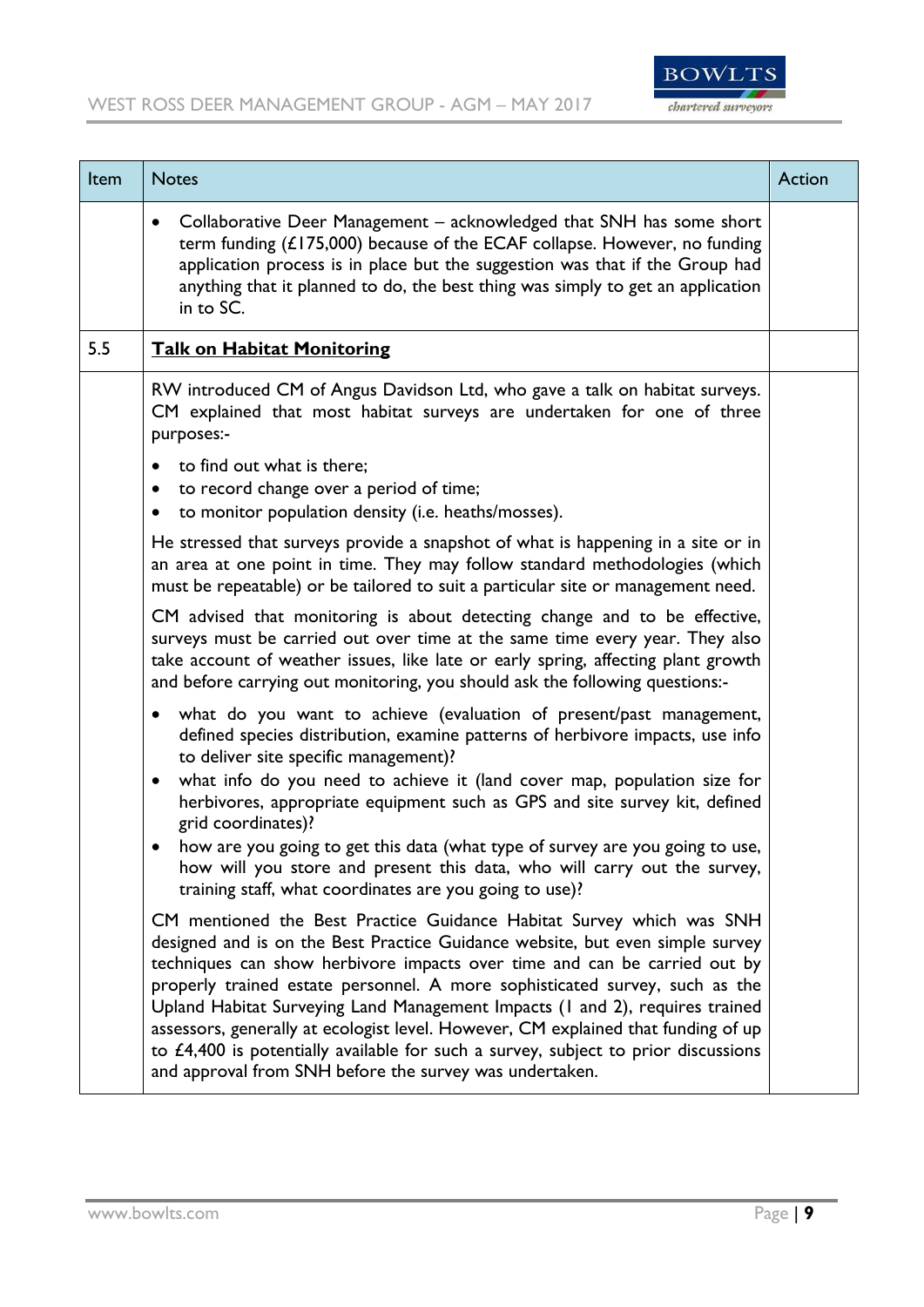

| Item | <b>Notes</b>                                                                                                                                                                                                                                                                                                                                                                                                                                                                                                                                                                                                                                                                                                                                                                                                                                                                                                                 | Action |
|------|------------------------------------------------------------------------------------------------------------------------------------------------------------------------------------------------------------------------------------------------------------------------------------------------------------------------------------------------------------------------------------------------------------------------------------------------------------------------------------------------------------------------------------------------------------------------------------------------------------------------------------------------------------------------------------------------------------------------------------------------------------------------------------------------------------------------------------------------------------------------------------------------------------------------------|--------|
|      | CM went on to explain that the Agri-Environmental Climate Scheme (AECS)<br>was a wide ranging support mechanism that could potentially be applied across a<br>wide variety of areas within the farmland and moorland management sectors.<br>The primary element for upland estates such as most Group members was the<br>Moorland Management option, where the basic payments can amount to $£1.24$<br>per ha per year for managing deer only, £3.60 per ha per year for managing<br>livestock only and £4.84 per ha per year for managing both. He explained that<br>there was additional support for the preparation of management plans where<br>funding could be up to $£1,200$ for areas greater than 200 ha with two or more<br>sub-plans attached and that also there were additional payments for deer<br>number reductions of between two and five deer per 100 ha and payments<br>could range from £0.80 to £2.00. |        |
|      | Following the talk, RW queried how one would properly compare two sets of<br>data, with say the first collected in a year when there was an early spring and<br>then the second data collected, say, three years later, when the spring was late.<br>CM confirmed that there was a box on the data a sheet to enter conditions and<br>it would be here that notes would be made about the type of season so that in<br>considering and comparing the data, proper regard could be had for variations.                                                                                                                                                                                                                                                                                                                                                                                                                        |        |
|      | Ronnie Ross (RR) queried about plots being put down prior to the heather<br>beetle outbreak and mentioned that it could take three or four times the length<br>of time for recovery. CM confirmed that following a heather beetle outbreak, it<br>could even take up to 20 years for the heather to recover.                                                                                                                                                                                                                                                                                                                                                                                                                                                                                                                                                                                                                 |        |
| 5.6  | <b>Heading for the Scottish Hills (HFSH)</b>                                                                                                                                                                                                                                                                                                                                                                                                                                                                                                                                                                                                                                                                                                                                                                                                                                                                                 |        |
|      | MW ran through the structure of the HFSH website, giving examples of how the<br>site looks and operates. He explained that the information was static in that it<br>doesn't need to be constantly updated. He ran through examples of entries for<br>various hills that people might want to approach and the sort of information<br>that estates loaded up.                                                                                                                                                                                                                                                                                                                                                                                                                                                                                                                                                                 |        |
|      | MW suggested that members consider the guidelines when proposing to add<br>data.                                                                                                                                                                                                                                                                                                                                                                                                                                                                                                                                                                                                                                                                                                                                                                                                                                             |        |
|      | After the talk, RW queried how many hits the website got, and whether the<br>more estates were on it, the more hits might materialise. MW indicated that the<br>coverage is pretty good, although there was a significant gap in our Group area.<br>His suggestion was that page views during the stalking season were high and that<br>the site was promoted via other sites such as Walk Highlands. At the end of the<br>meeting, RW encouraged everyone to sign up.                                                                                                                                                                                                                                                                                                                                                                                                                                                       |        |
|      | MS confirmed that he had had a look at the website and that there was a<br>significant black hole for our area. It was generally agreed that it was a good idea<br>to encourage the whole Group to sign up.                                                                                                                                                                                                                                                                                                                                                                                                                                                                                                                                                                                                                                                                                                                  |        |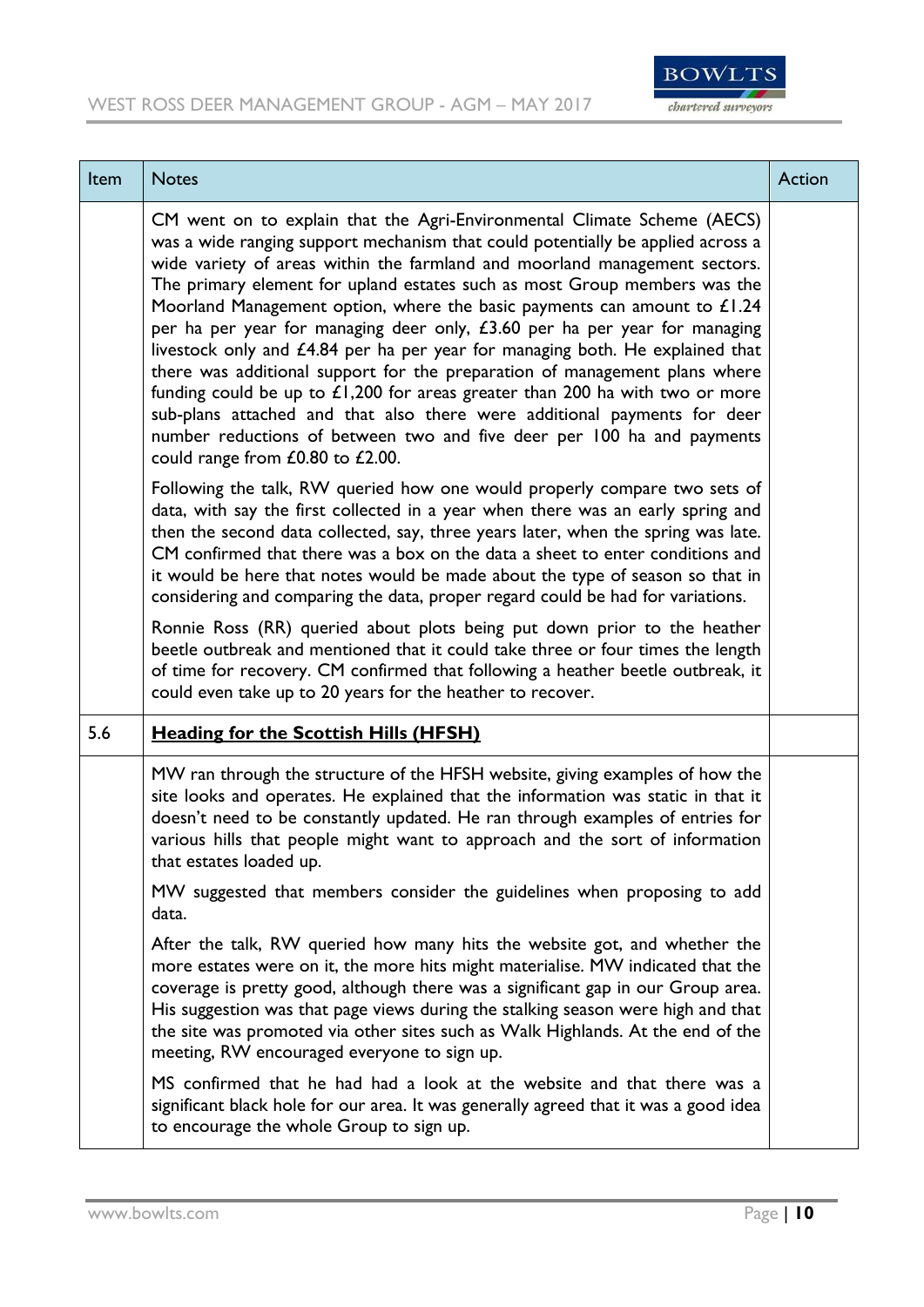

| Item | <b>Notes</b>                                                                                                                                                                                                                                                                                                                                                                                        | <b>Action</b> |
|------|-----------------------------------------------------------------------------------------------------------------------------------------------------------------------------------------------------------------------------------------------------------------------------------------------------------------------------------------------------------------------------------------------------|---------------|
|      | RM mentioned that he did get frustrated at the number of walkers coming into<br>Fannich and that he was pessimistic that the public would just go where they<br>wanted to. The suggestion was that before "Freedom to Roam" people tended<br>to stick to the paths, but not anymore.                                                                                                                |               |
|      | RR thought that the HFSH was a very good idea, as it gave everyone a much<br>better steer of how to contact stalkers and the like. A suggestion was that<br>previously walkers might have relied on mountaineering books which<br>recommended a particular pony path and you could end up with people walking<br>all over the place, inadvertently causing a great deal of disturbance to the hill. |               |
|      | There was some discussion on the Government funding for paths and an<br>acknowledgement that very limited funds were available.                                                                                                                                                                                                                                                                     |               |
|      | After extensive discussion, it was suggested that KSB try to coordinate<br>something with MW so that the Group over the coming year had our area<br>covered on the site.                                                                                                                                                                                                                            | <b>KSB</b>    |
| 6.0  | <b>CULL STATISTICS</b>                                                                                                                                                                                                                                                                                                                                                                              |               |
|      | RW highlighted the cull statistics previously forwarded to all the members and<br>mentioned the reduced cull over the year. The suggestion was that the harsh<br>winter of three years ago was still taking its toll.                                                                                                                                                                               |               |
| 7.0  | <b>DEER COUNT</b>                                                                                                                                                                                                                                                                                                                                                                                   |               |
|      | In acknowledging that the spring 2017 foot count was not complete, RW<br>suggested that nevertheless, it probably showed a decrease in numbers.                                                                                                                                                                                                                                                     |               |
|      | However, a counter-view was expressed by SC who highlighted that the count<br>data showed recruitment of around 1,500 animals whereas the cull amounted to<br>only 700. Therefore, his suggestion was that unless the cull was increased,<br>numbers would not stay down for long.                                                                                                                  |               |
|      | SC also confirmed that the helicopter count was planned for 2018 and that the<br>priority would be for a deer count and not a goat count. He indicated that they<br>needed coordinators to assist and it was agreed that this could be sorted out at<br>the next meeting.                                                                                                                           |               |
|      | KSB confirmed that he would arrange for CC to send ownership shape files to<br>SC so that he could have his plans marked up accordingly.                                                                                                                                                                                                                                                            | <b>KSB</b>    |
| 8.0  | <b>ASSOCIATION OF DEER MANAGEMENT GROUPS</b>                                                                                                                                                                                                                                                                                                                                                        |               |
|      | RC indicated that it had been another busy year.                                                                                                                                                                                                                                                                                                                                                    |               |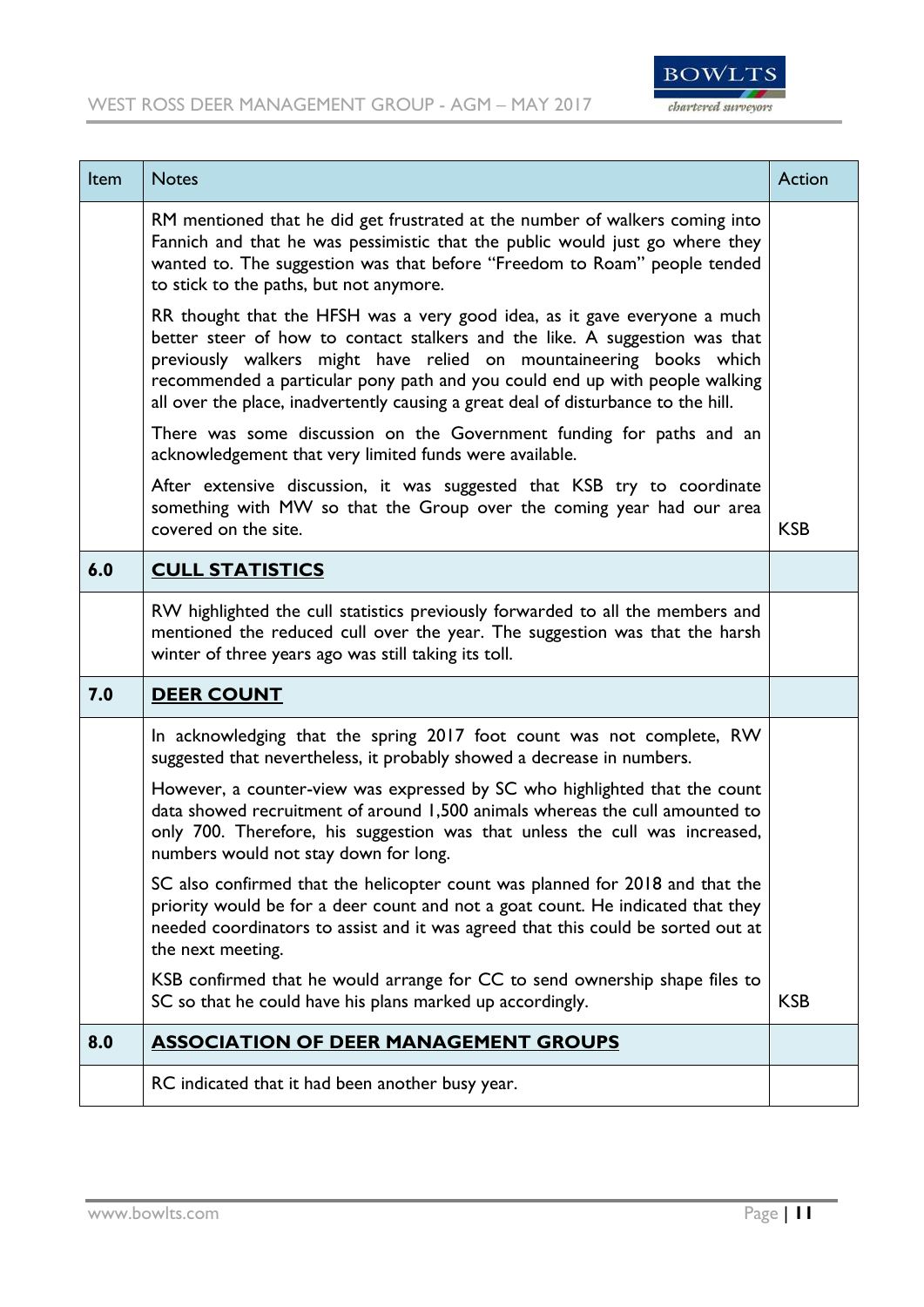

| Item | <b>Notes</b>                                                                                                                                                                                                                                                                                                                                                                                                                                                                                                            | <b>Action</b> |
|------|-------------------------------------------------------------------------------------------------------------------------------------------------------------------------------------------------------------------------------------------------------------------------------------------------------------------------------------------------------------------------------------------------------------------------------------------------------------------------------------------------------------------------|---------------|
|      | The Land Reform Act had come in, giving SNH new powers, introducing new<br>penalties and sporting rates. The introduction of sporting rates was also looking<br>as if it might turn out to be quite a challenge for the valuation authorities, with<br>up to some 55,000 landholdings coming under consideration.                                                                                                                                                                                                       |               |
|      | Over the last year, there had also been the parliamentary review of deer<br>management and a report had been prepared with recommendations for the<br>Government that:-                                                                                                                                                                                                                                                                                                                                                 |               |
|      | SNH should have new powers to set cull levels;<br>$\bullet$<br>there should be statutory responsibility to manage deer;<br>$\bullet$<br>there should be power to set up deer panels;<br>$\bullet$                                                                                                                                                                                                                                                                                                                       |               |
|      | However, the indication was that there was unlikely to be any new money for<br>SNH and therefore it could be fairly difficult for them to deliver their<br>aspirations/recommendations.                                                                                                                                                                                                                                                                                                                                 |               |
|      | RC confirmed that the whole process of the parliamentary review of deer<br>management had been fairly gruelling. Despite the SNH report, the hope was<br>that the committee may have acknowledged the importance of impacts rather<br>than numbers and RC hoped a little bit of understanding may be emerging.                                                                                                                                                                                                          |               |
|      | He indicated that the deer managers need to be able to defend how/what they<br>do as we are likely to have three-yearly reviews and there is a lot to do.                                                                                                                                                                                                                                                                                                                                                               |               |
|      | At the end of RC's brief talk, RW thanked him and said that the Group were<br>hugely grateful for his input and for the trouble he had taken to attend the<br>meeting.                                                                                                                                                                                                                                                                                                                                                  |               |
| 9.0  | <b>SNH</b>                                                                                                                                                                                                                                                                                                                                                                                                                                                                                                              |               |
|      | Given that the meeting had discussed a wide range of topics, SC confirmed that<br>he had probably covered everything already.                                                                                                                                                                                                                                                                                                                                                                                           |               |
|      | The position for SNH was that they were still waiting for the Minister to decide<br>what she expects of SNH following the review of Deer Management and the<br>Committee's Report and it was acknowledged that there was unlikely to be<br>more funding. He suggested that perhaps a working group within SNH might be<br>set up to take things forward and that hopefully it would comprise a range of<br>bodies and that a consensus might emerge as to what should be aimed for and<br>could reasonably be achieved. |               |
|      | MG introduced Natasha Hutchison (NH) and explained that she was here to<br>listen to the Group. Further, RW advised that he would be happy to see NH<br>attend the quarterly management meetings of the Group if she wanted to find<br>out more about the workings.                                                                                                                                                                                                                                                     |               |